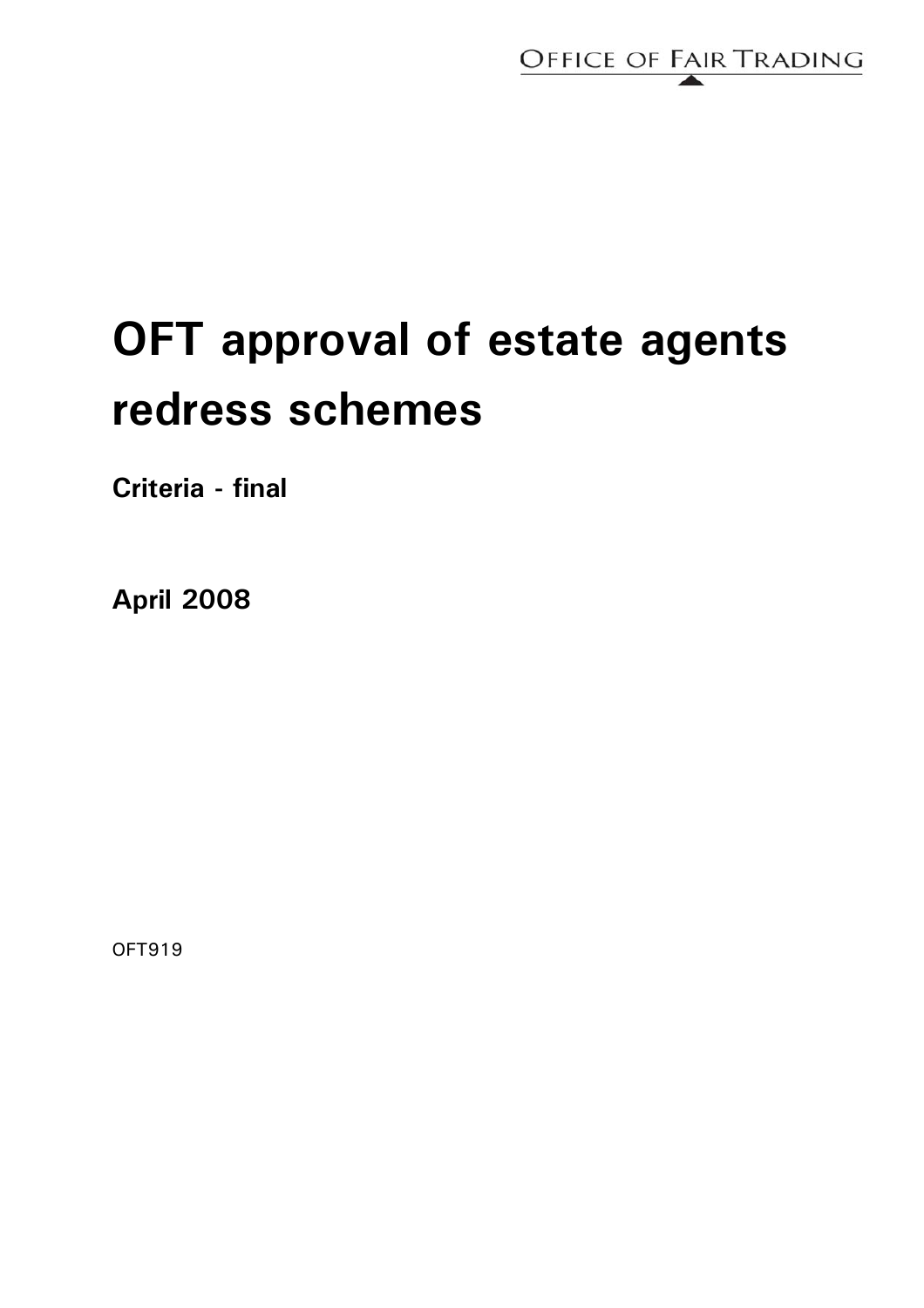## **© Crown copyright 2008**

This publication (excluding the OFT logo) may be reproduced free of charge in any format or medium provided that it is reproduced accurately and not used in a misleading context. The material must be acknowledged as crown copyright and the title of the publication specified.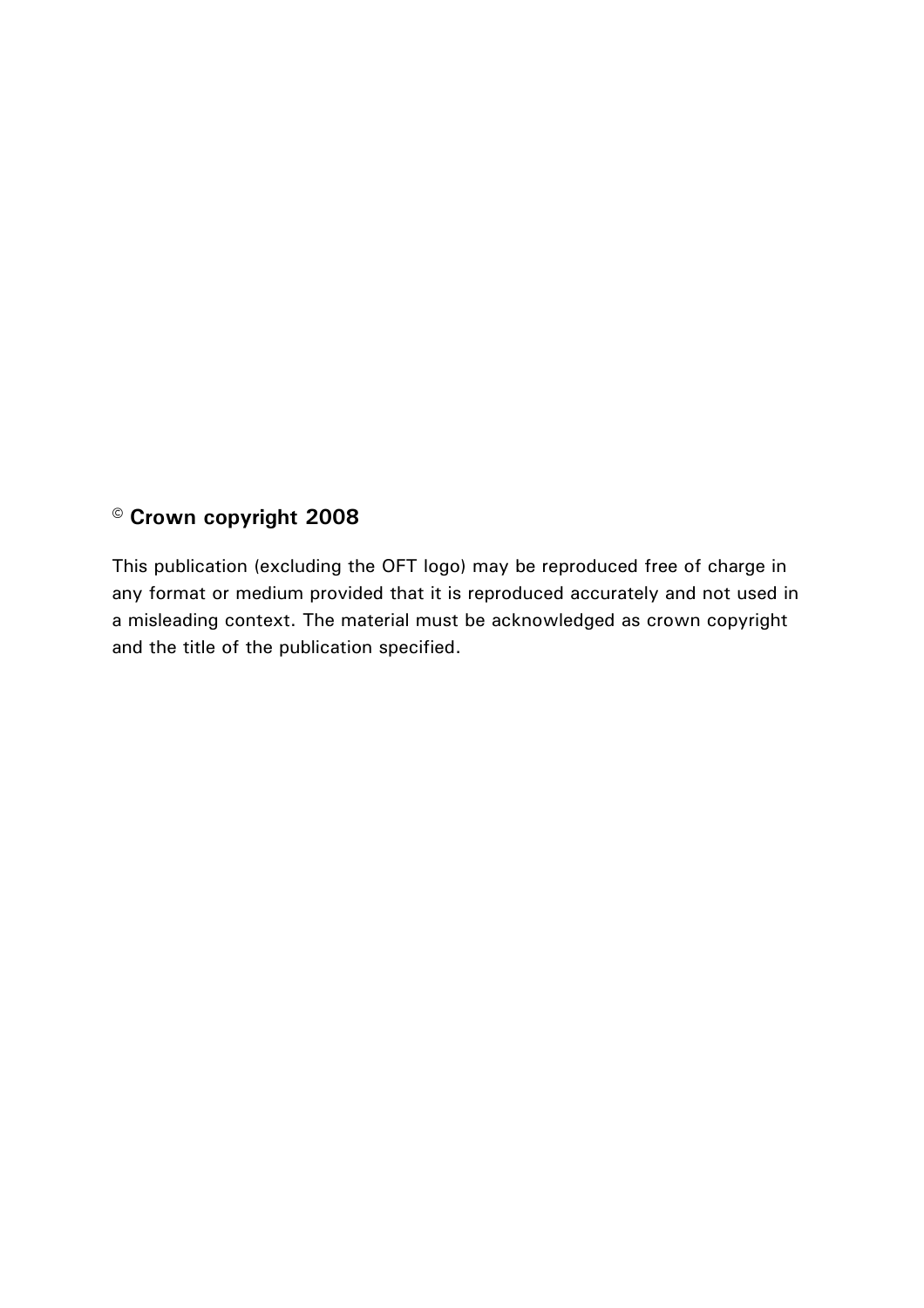## **OFT'S CRITERIA FOR APPROVAL OF ESTATE AGENTS REDRESS SCHEMES (REVISED AND FINAL)**

## **Criterion 1**

#### **The ombudsman must be independent.**

- The ombudsman must be and be seen to be impartial and free from bias.
- The ombudsman must not be appointed by those who are subject to investigation by him. This does not exclude minority representation of those subject to investigation on the appointing body, provided that the body is entitled to appoint only by majority decision. The procedures of any scheme must ensure that no appointments may be made unless the representation on the Board at the meeting making an appointment is such that those who are subject to investigation are in the minority at that meeting.
- The jurisdiction, powers and method of appointment of the ombudsman should be publicised.
- The ombudsman should be appointed for a period of office for sufficient duration to ensure the independence of his actions and not be removable from his duties without just cause. The appointment should be for a minimum of three years and may be renewable.
- The ombudsman should not, during the three years prior to assuming his present function, have occupied a position in the industry to be regulated, remunerated or otherwise, which may cast doubt about his independence from the industry and his ability to reach impartial decisions.
- The appointment must not be subject to premature termination other than for incapacity or misconduct or other good cause. The grounds on which dismissal can be made should always be stated. Those subject to investigation by the ombudsman should not be entitled to exercise the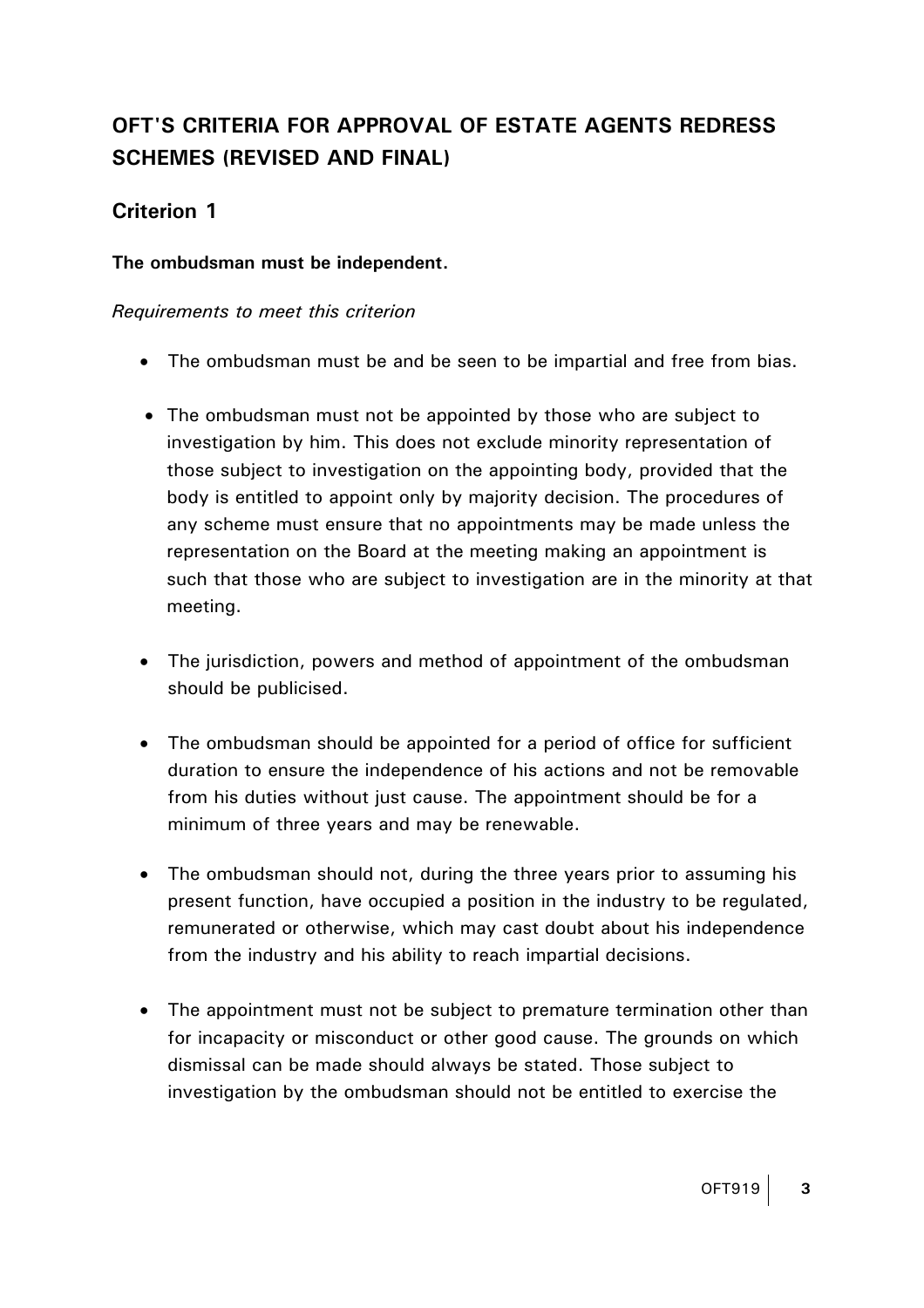power to terminate the ombudsman's appointment, but this does not exclude their minority representation on the body which is authorised to terminate.

- The ombudsman alone (or an appointed deputy) must have the power to decide whether or not a complaint is within the ombudsman's jurisdiction. If it is, the ombudsman (or an appointed deputy) must have the power to determine it.
- The ombudsman should be required to report to a body independent of those subject to investigation, but this does not exclude their minority representation on that body. At least one member of the reporting body should be from an organisation representing consumers. The body should also be responsible for safeguarding the independence of the ombudsman.

## **Criterion 2**

**The scheme must be adequately staffed and funded and be able to demonstrate its ability to attract and retain a sufficient number of potential members to ensure it is viable.** 

- The scheme must be adequately staffed and funded in such a way that complaints can be effectively and expeditiously investigated and resolved and to allow the ombudsman to function impartially, efficiently and appropriately.
- The scheme operator should be able to demonstrate that it is likely to able to attract and retain a sufficient number of members to enable it to offer a viable alternative to other schemes in existence and ensure that it operates in the interests of members and consumers.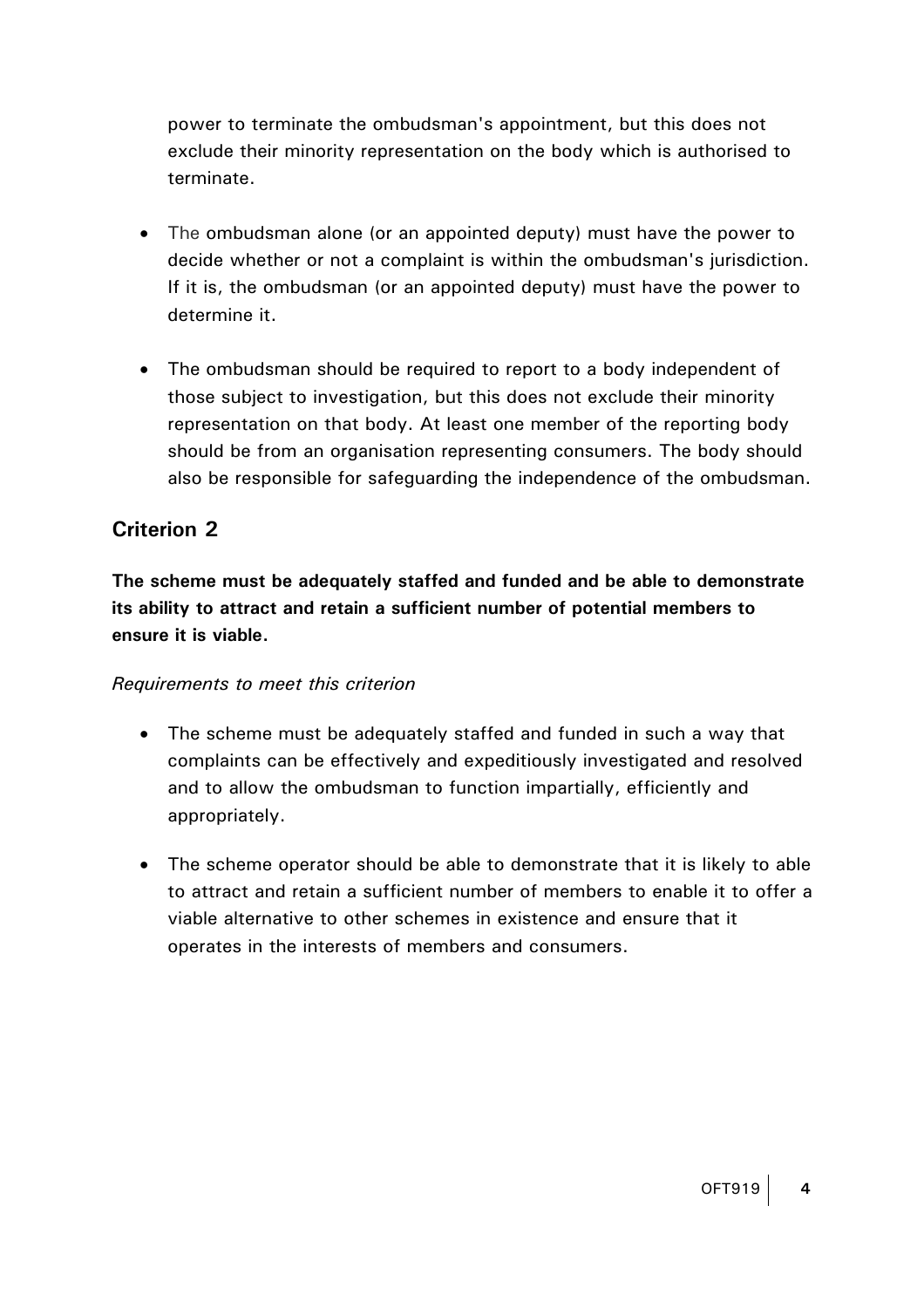#### **The scheme must be easily accessible to all those entitled to use it.**

- The scheme should be directly accessible to complainants.
- The scheme's procedures should be straightforward for complainants to understand and use and not be unduly rigid or formal.
- Those complaining to the ombudsman must be able to do so free of charge.
- The right to complain to the ombudsman should be publicised by each scheme member so that consumers are aware of the scheme at the point at which they choose to use that member.
- The scheme must be easily accessible to complainants without the need for legal representation or assistance.
- The special needs of disadvantaged or vulnerable consumers should be considered so that they, or their representatives, can access the scheme easily.
- The scheme should not deprive the complainant of the right to be represented or assisted by a third party at all stages of the procedure.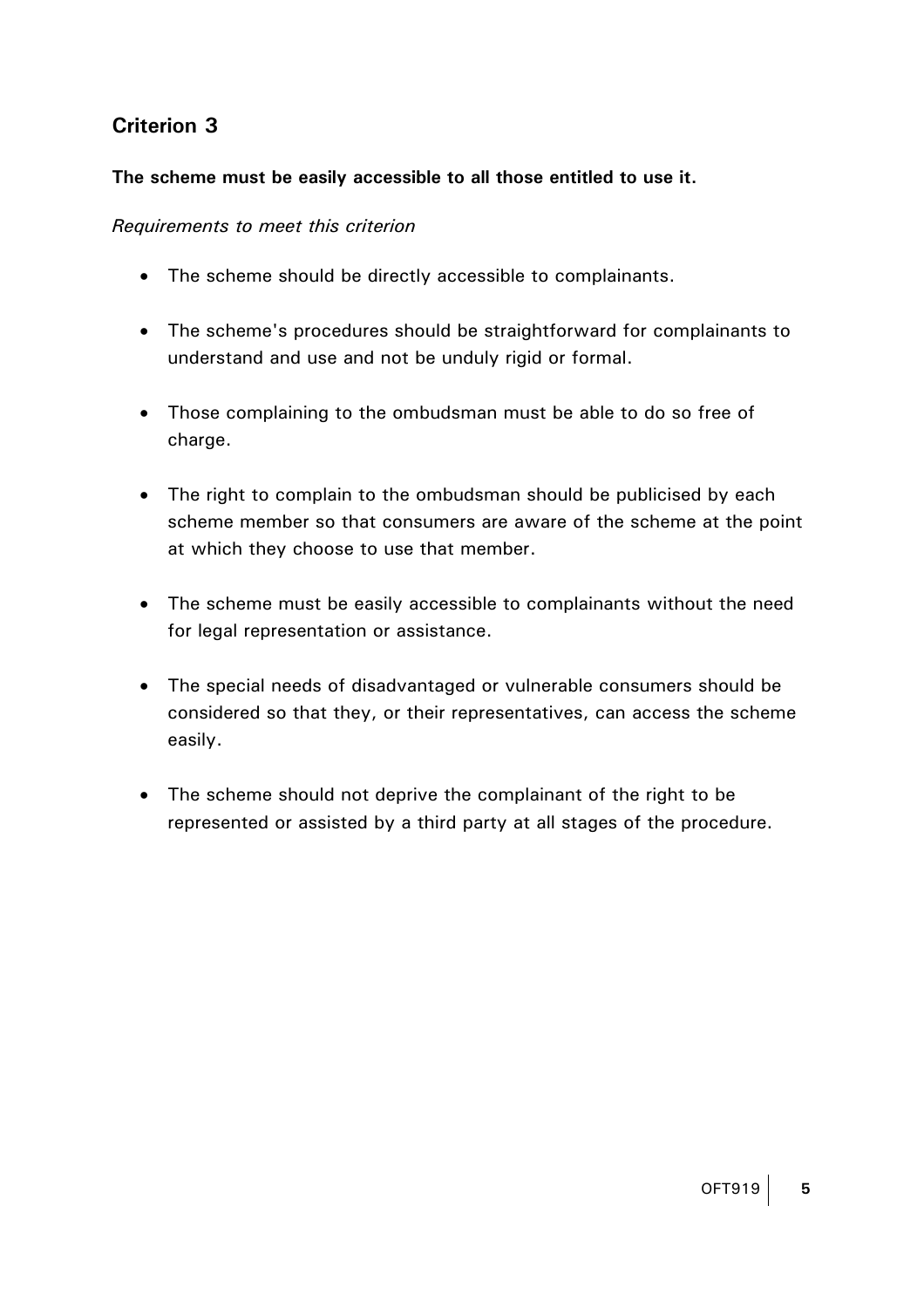**Members of the scheme should be required under the terms of the scheme to have an effective internal complaints procedure set out in writing which should include:** 

- **full contact details**
- **any information the complainant must provide this must be reasonable and not require excessive detail or form-filling**
- **reasonable timescales for dealing with the complaint, including a timescale for resolution, and**
- **details of the approved redress scheme and how the complainant can access it.**

## **Criterion 5**

**The ombudsman must proceed fairly and in accordance with the principles of natural justice.** 

#### *Requirements to meet this criterion*

• The ombudsman is required to make reasoned decisions in accordance with what is fair in all the circumstances, having regard to principles of law and good practice including the principles of good administration. The ombudsman may take into account such factors as he considers relevant in accordance with such practice including but not limited to any inequitable conduct or maladministration.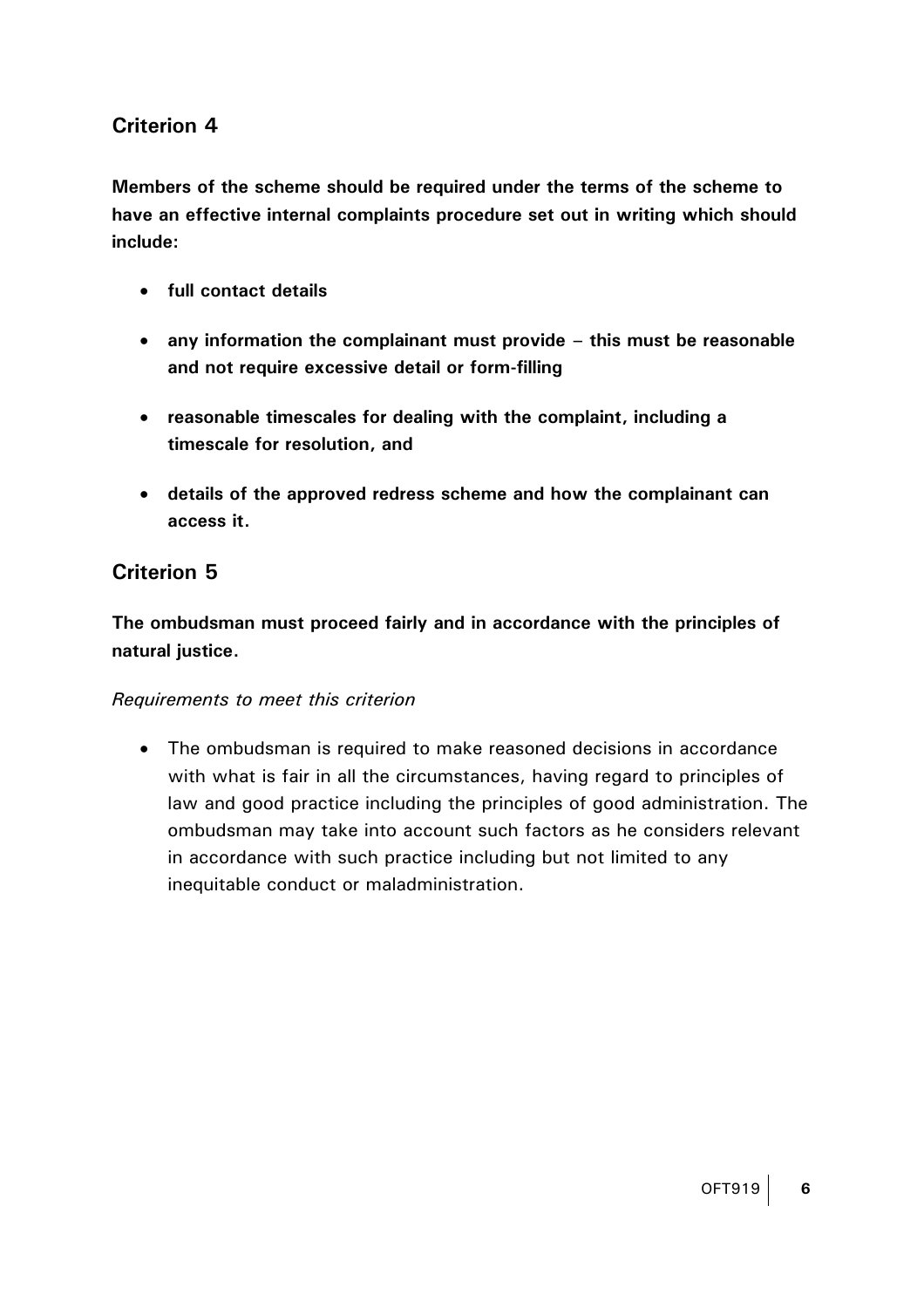**Complainants must be informed that the decision will not be legally binding on them, and that they will have the power to either accept or reject that decision, but that it will be binding on the estate agent if accepted by the complainant. They must also be kept informed of what their alternative or additional actions could be at each stage of the procedures.** 

## **Criterion 7**

**The scheme must make provision for dealing with all types of complaints from actual and potential buyers and sellers of residential property against those engaged in estate agency work in the UK. The scheme's complaints handling procedures must include reasonable timescales for dealing with the complaint, including a timescale for a decision to be made.** 

#### *Requirements to meet this criterion*

The scheme should set out:

- The scope of the matters which may be investigated and determined and the criteria to be used to determine whether a complaint should be investigated.
- The duties and powers of the ombudsman in relation to the investigation and determination of complaints.
- The scope of investigation of complaints concerning non-compliance with voluntary codes of practice or other documents with which scheme members have individually agreed to comply.
- Complaints handling procedures including reasonable timescales at all stages of the process, including a timescale for a decision to be made.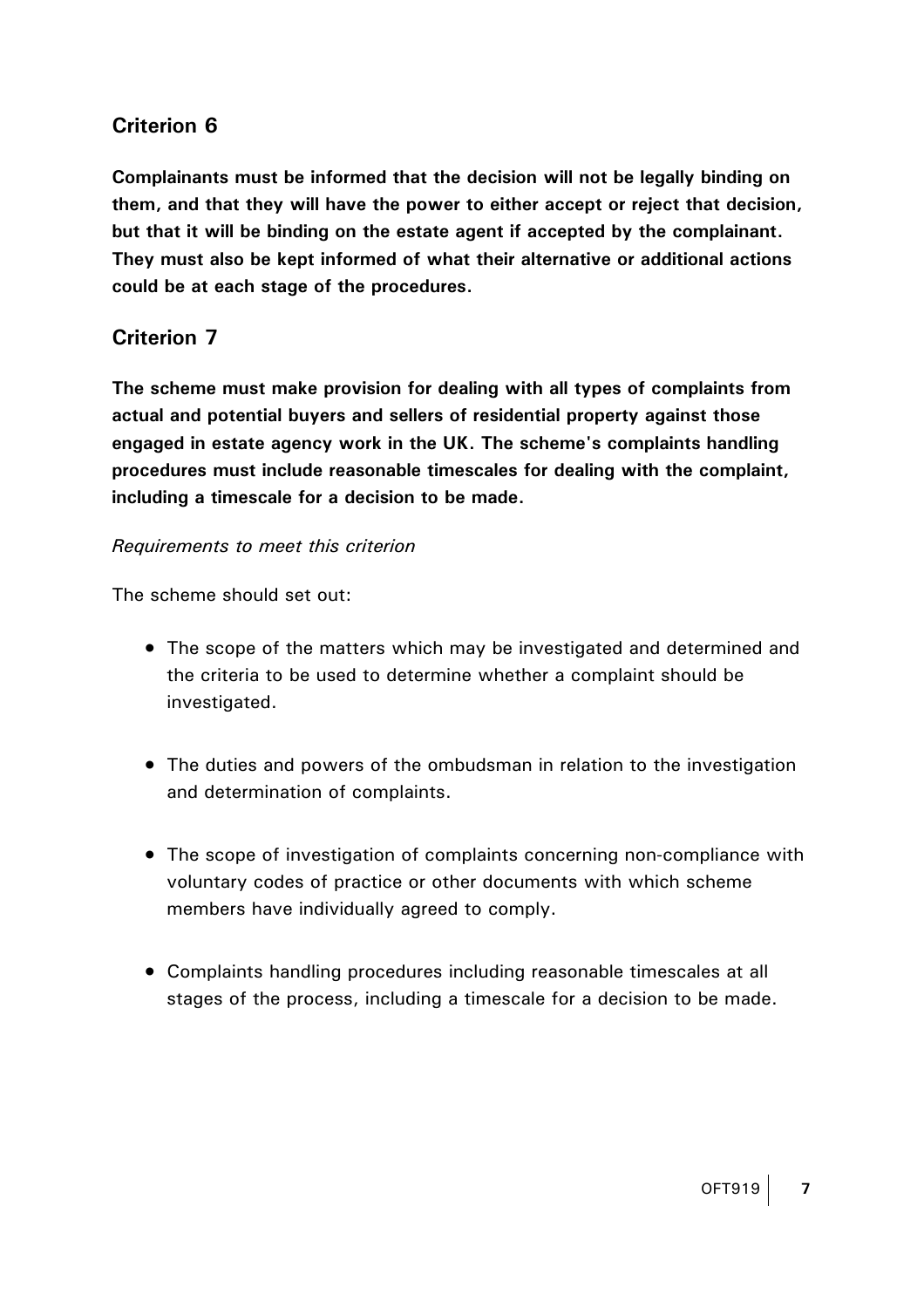#### **The scheme's operation and its procedures must be transparent.**

#### *Requirements to meet this criterion*

The scheme must publicise:

- The types of dispute which may be referred to the scheme.
- The rules governing the referral of matters to the redress scheme.
- The costs of the procedures.
- The decision making arrangements.
- The rules serving as a basis for decisions.
- The legal force of a decision.
- The provision for securing expert advice to assist with an investigation.

The scheme must also:

- Make its decisions and the reasons for them transparent. The names of the parties do not need to be publicised but the content of the complaint and the decision should be.
- In all cases investigated, notify in writing the decision and the reasons for it to the parties concerned.
- Ensure that complainants are provided with clear, comprehensible, and accurate information on the procedure including the process for initiating a complaint, duration of the procedure, possible outcomes, avenues for appeal or review of the decision, and whether the outcome is binding.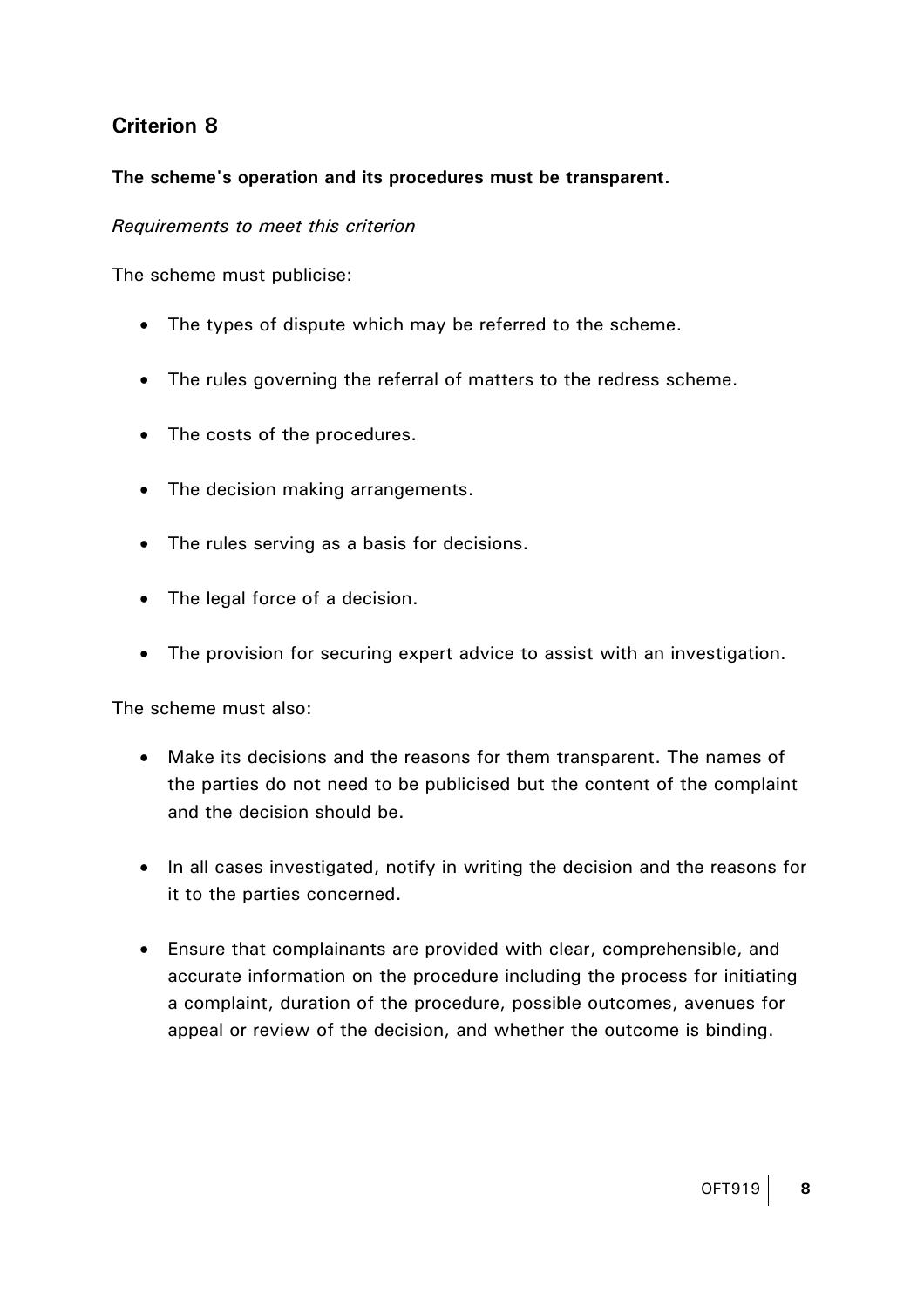• Ensure that wherever possible, complainants are provided with information or help other than legal advice in the completion of necessary forms and documents (for example through the use of standard forms to facilitate the submission of necessary documents).

Scheme operators must:

- Prepare and publish an annual report to the OFT to include details of the outcome of its monitoring and reports of its investigations and decisions.
- Publish easily available information for consumers on the operation of the scheme.

## **Criterion 9**

## **There must be a free exchange of information between all parties relating to a complaint.**

- The procedures must allow all the parties concerned to present their viewpoint before the ombudsman and see the arguments and facts put forward by the other party and any experts' statements. Any request for an oral hearing must be considered by the ombudsman (or his appointed deputy) by reference to the nature of the issues to be determined, and in particular the extent to which the complaint raises issues of credibility or contested facts that cannot be fairly determined by reference to documentary evidence and written submissions. In deciding whether there should be a hearing and, if so, whether it should be in public or private, the ombudsman will have regard to the provisions of the European Convention on Human Rights.
- The ombudsman must have the authority to request and receive all necessary information and documents from those being investigated subject to parties' rights to refuse to disclose information on legal grounds were the matter proceeding in a court.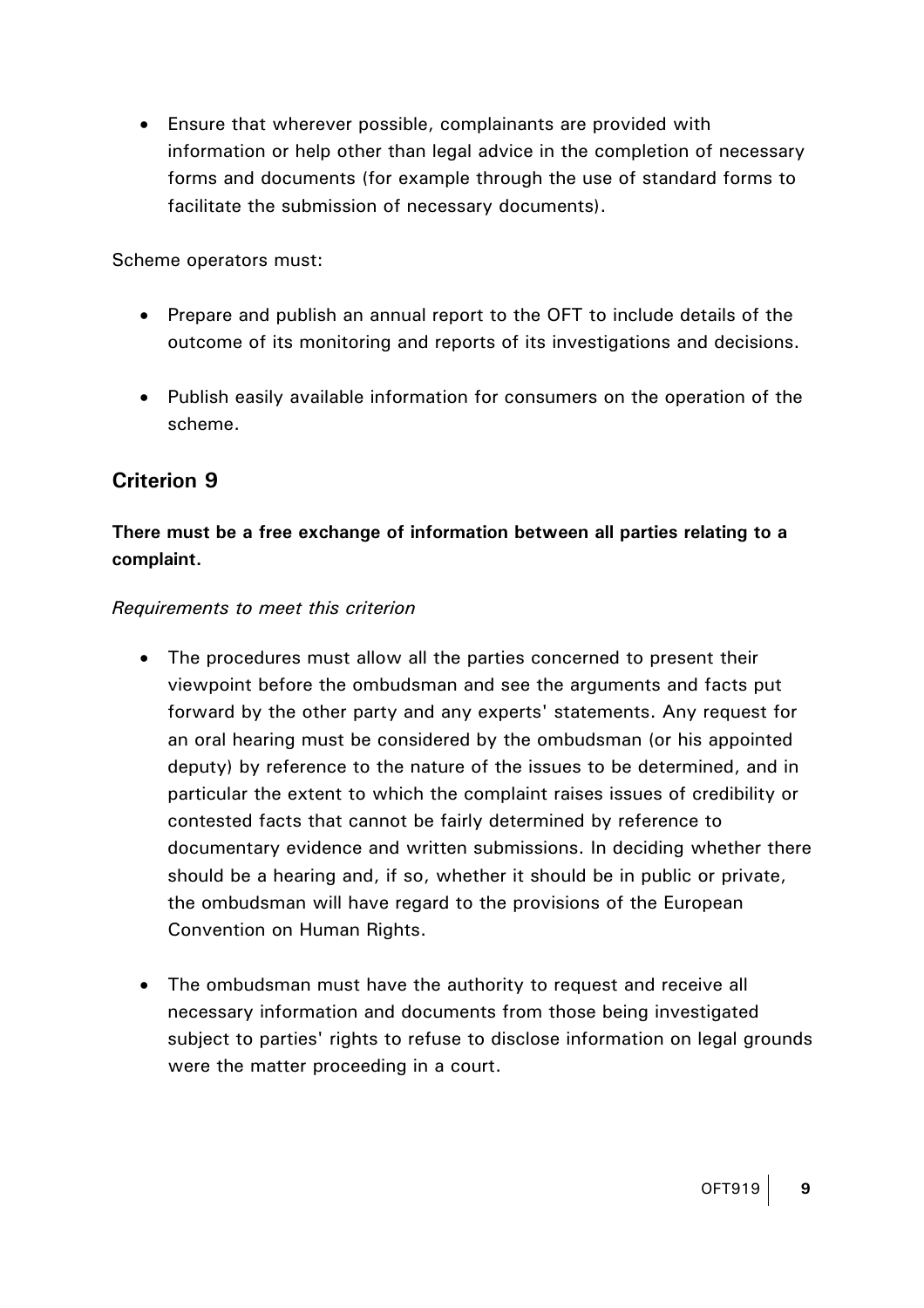## **There must be a range of awards which take into account the level and type of detriment caused.**

#### *Requirements to meet this criterion*

The range of awards must include the following:

- Providing an apology or explanation
- Paying compensation
- Taking such other actions in the interests of the complainant as the ombudsman may specify, and
- The level and applicability of awards must be publicised.

### **Criterion 11**

**The scheme shall ensure that decisions are implemented and that procedures are in place to deal with non-compliance with the ombudsman's decision and/or the scheme's rules.** 

- There must be procedures in place to ensure that decisions and the scheme's rules are complied with.
- There must be procedures for non-compliance with decisions and the scheme's rules which include a specified range of sanctions, for example warning letters, fines, expulsions from the scheme, etc.
- The procedures must be fair to the member agent and only allow expulsion for serious issues of non-compliance.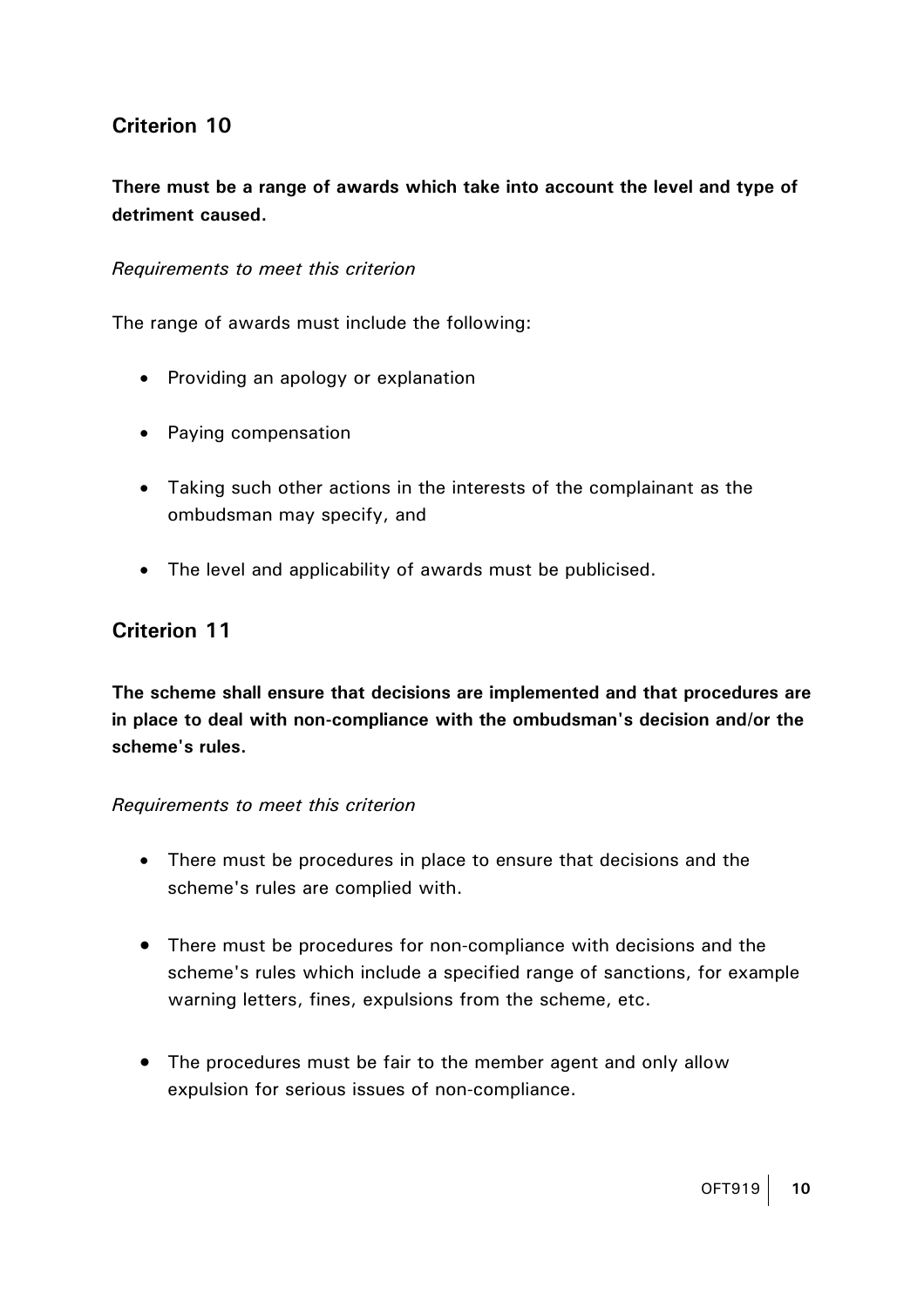The procedures used to expel a member agent must:

- Be set out clearly and notified to the member at the time of joining the scheme.
- Provide that other sanctions will be adopted in preference to expulsion where appropriate and likely to be effective. Expulsion should be for only the most serious of cases.
- Provide that the person considering expulsion has not been involved in any decisions or issues upon which the expulsion is based.
- Decisions to expel must include the earliest date the agent can apply for readmission and what it is necessary for the agent to do to obtain readmission.
- Provide details of the process to appeal or review the decision.
- The issues around the expulsion may result in the OFT considering the member's fitness to continue to practice under the Estate Agents Act 1979. In these circumstances any decision on expulsion should be delayed until the regulatory proceedings have been determined.
- Provide procedures for application for readmittance after a specified period of time following expulsion including the giving of reasoned decisions.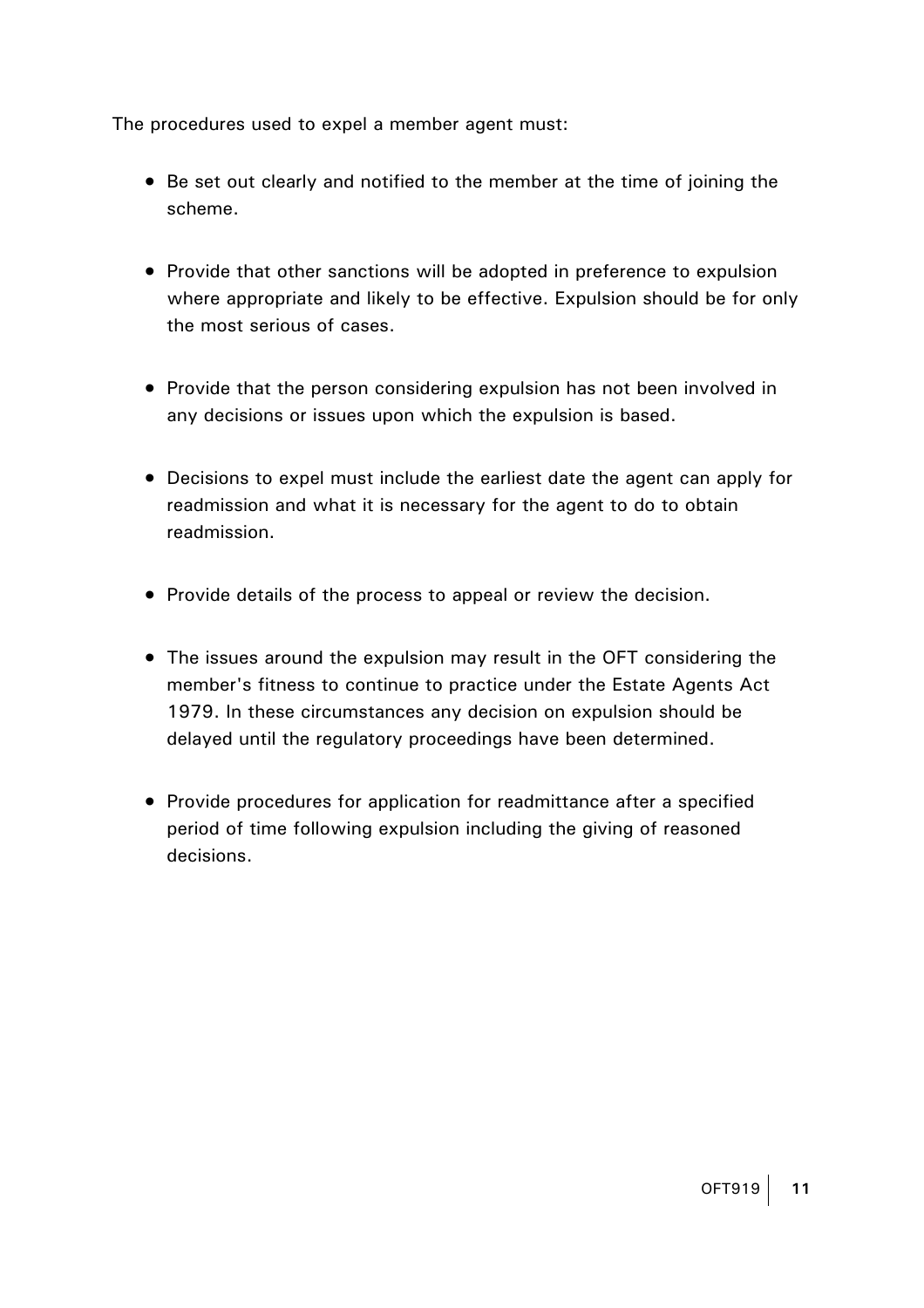**Appropriate information on complaints dealt with by the redress scheme must be routinely provided to:** 

- **Other OFT approved estate agents redress schemes.**
- **Other consumer redress schemes.**
- **The OFT or any other person/organisation exercising regulatory functions in relation to the activities of persons engaging in estate agency work.**

#### *Requirements to meet this criterion*

- Agreements such as Memoranda of Understanding or similar should be made with other organisations as appropriate.
- Information provided to the OFT or other regulators must include the names and details of the parties involved.
- Procedures ensuring compliance with the Data Protection Act 1998 must be adopted.

## **Criterion 13**

**Membership requirements to join the scheme must be fair and ensure that all those who are required to sign up to a redress scheme can do so.** 

- Membership requirements must not unfairly restrict access to the scheme.
- Only estate agents who have been expelled from a scheme and have not met the requirements for reinstatement, or those who have been banned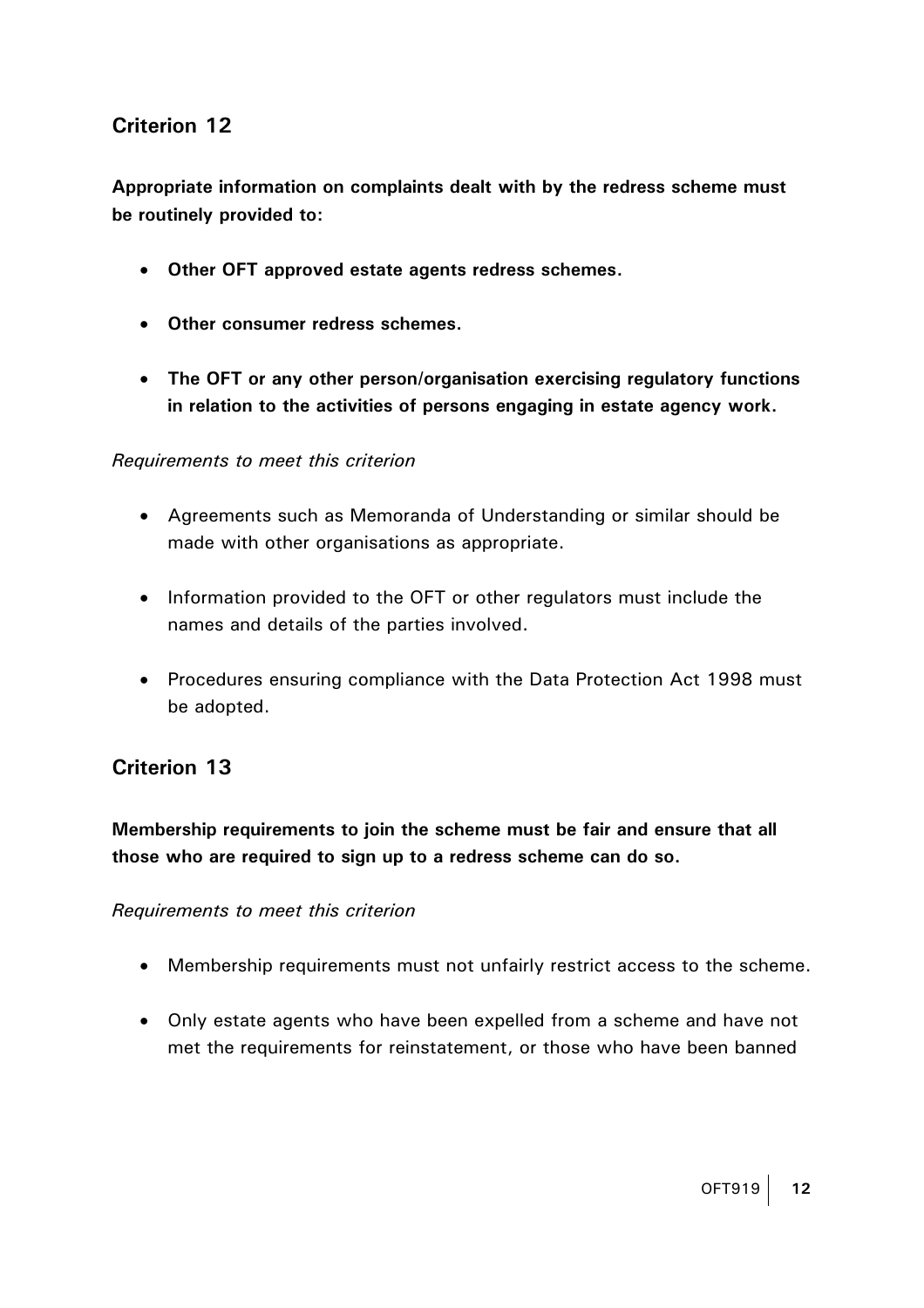by the OFT in accordance with section 3 of the 1979 Estate Agents Act can be excluded from membership.

• A compulsory requirement to sign up or comply with a voluntary code of practice cannot form part of the membership criteria.

## **Criterion 14**

#### **The scheme's effectiveness must be monitored on a regular basis.**

#### *Requirements to meet this criterion*

- Performance indicators on the scheme's operation to be agreed with the OFT.
- Scheme operator to provide information on customer satisfaction surveys and performance indicators to the OFT at specified intervals.

## **Criterion 15**

**The scheme operator must publicise the scheme to consumers and to existing and potential members.** 

- Consumers will need to be made aware of the scheme at the point at which they make a choice to use an estate agent.
- Scheme operators must implement marketing and awareness plans to raise awareness of the scheme to consumers and estate agents. Such plans should incorporate measures to make consumers aware of its scheme at the point at which they choose to use that estate agent.